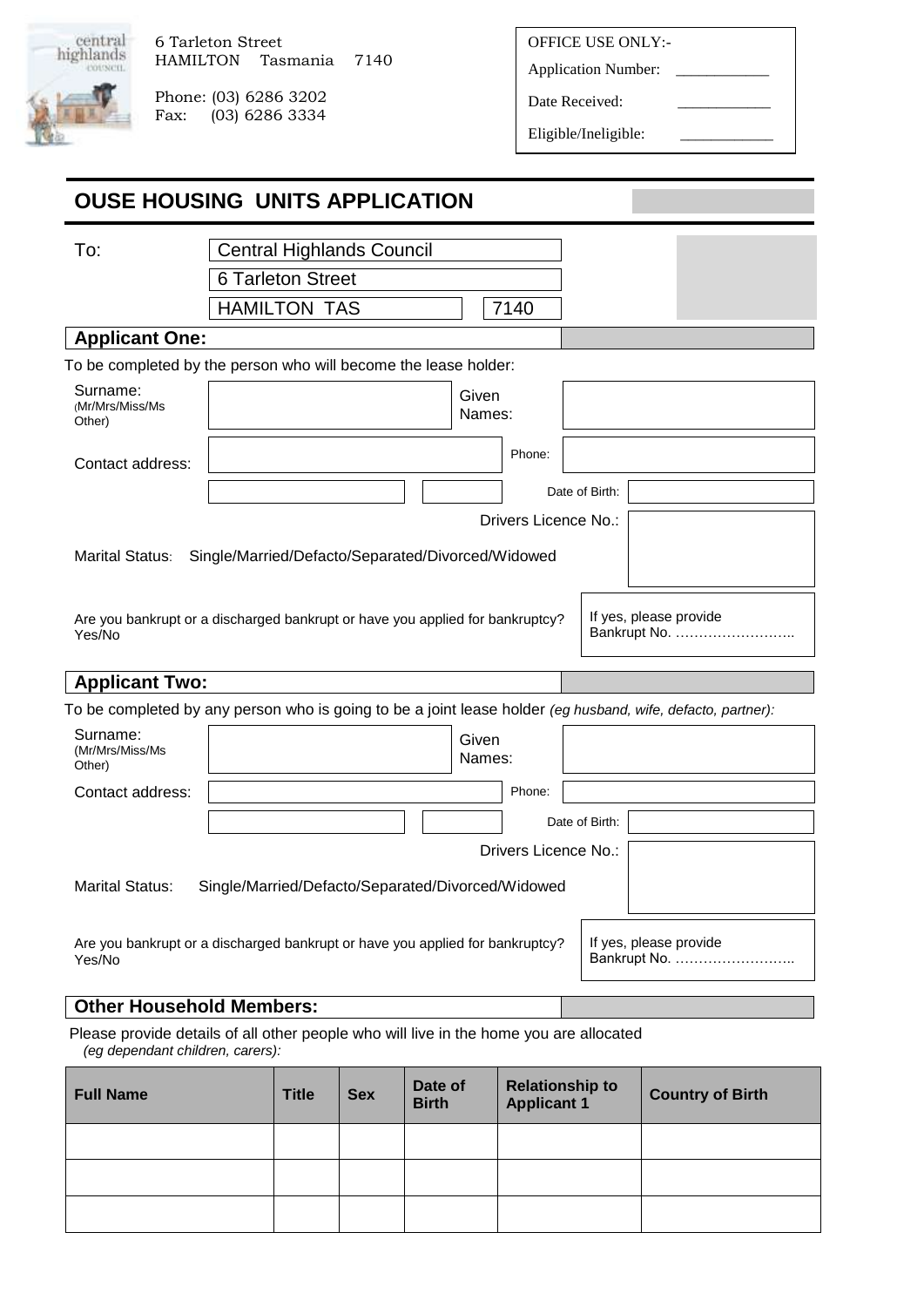# **Income:**

 Please show all current income sources received by yourself and other household members *(eg wage, type of pension including overseas, benefit, austudy, superannuation, maintenance, interest).* 

| <b>Person</b> | <b>Income Source</b> | <b>Gross Fortnightly Income</b> |
|---------------|----------------------|---------------------------------|
|               |                      |                                 |
|               |                      |                                 |
|               |                      |                                 |

# **Declaration**

**I / We state that the information provided in this application is true and correct in every detail and acknowledge that providing false information would be grounds to cancel the application or end any tenancy arising from it.**

| <b>Applicant 1</b> | <b>Applicant 2</b> |
|--------------------|--------------------|
|                    |                    |
|                    |                    |
| <b>Witness</b>     | Date               |
|                    |                    |
|                    |                    |